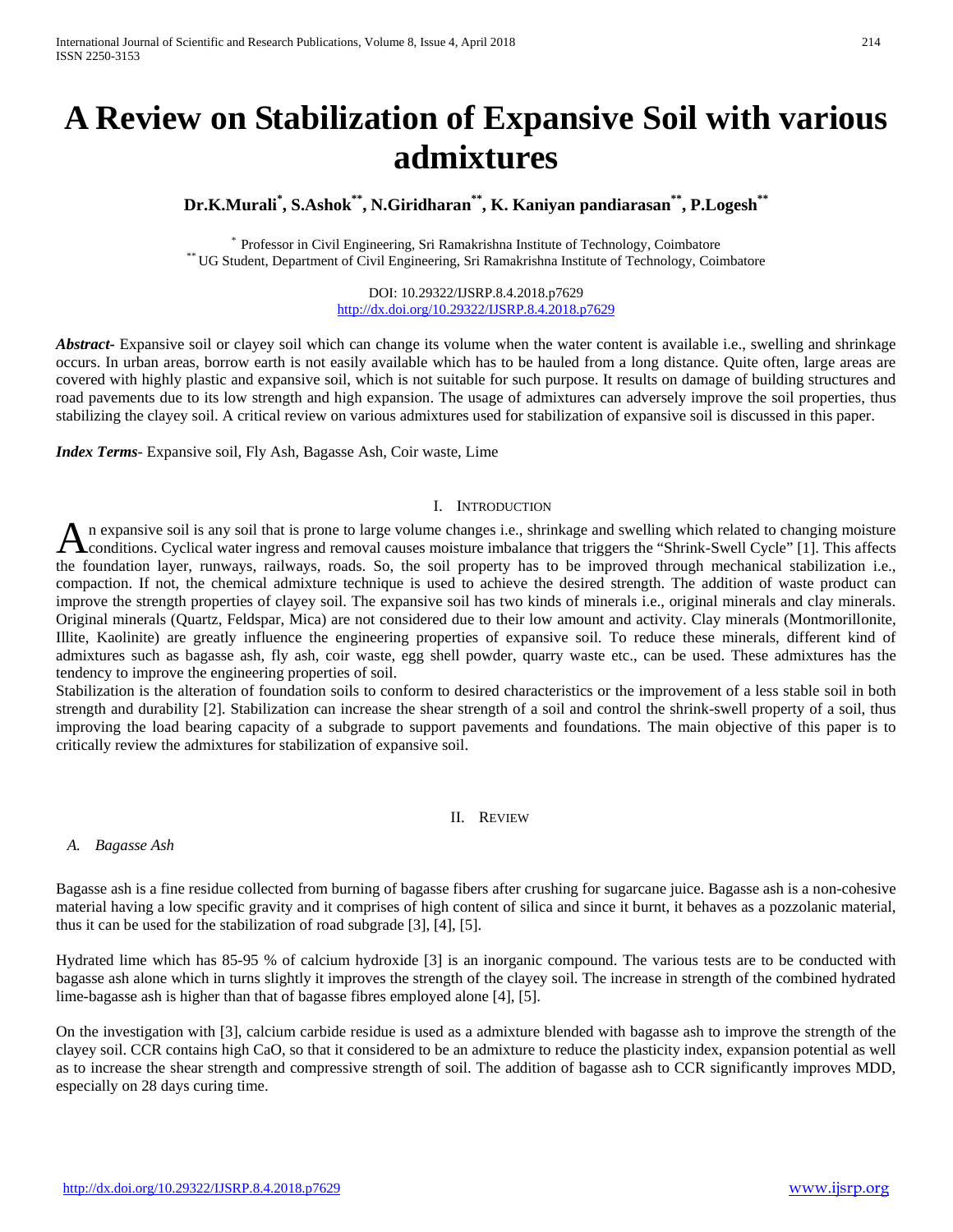International Journal of Scientific and Research Publications, Volume 8, Issue 4, April 2018 215 ISSN 2250-3153

### *B. Coir Waste*

Coir waste consist of coir pith and coir fibre is a by-product of coir manufacturing industry obtained from coconut husk during the extraction of coir fibre [6]. The various proportions are made for coir pith and coir fibre mixed with soil.

When the addition of coir pith alone to the soil in presence of water, it will absorbs the water and fill the voids of soil thus contributing to the dry density. At higher coir pith content, the optimum moisture content increases. The coir fibre shows the similar result as that of coir pith. When both coir pith and coir fibre are used at a correct proportions with the soil, the maximum can be attained.

The CBR value attained for both soaked and unsoaked conditions increases with the increase in fiber content. Thus the significant increase in CBR value of soil due to the addition of coir fiber will substantially reduce the thickness of pavement subgrade [7]. From the review, it was found that the preparation of identical soil samples for CBR test beyond 1% of fiber content was not possible and optimum fiber content is found to be 1 % by dry unit weight of soil.

The soil reinforcement is also a method to improve the bearing capacity and to reduces the settlement [8]. The square footing was prepared as a model by providing reinforced layer with various proportions of coir fiber. Therefore, the provision of coir reinforced layer increases bearing capacity and reduces settlement, which found to be economical techniques among various types of bearing capacity improvement techniques.

#### *C. Egg Shell Powder and Quarry Dust*

Egg shell powder has the similar chemical composition as that of lime, this can be used as the stabilizing material instead of using lime. From the domestic sources such as poultries, hatcheries and food centers are collected [2]. With the addition of ESP alone constantly, there is an increase in OMC and decrease in MDD. With varying percentage of ESP, shear strength increases, permeability increases. With the addition of optimum percentage of ESP and varying percentage of quarry dust, further increases the MDD and decreases the OMC and the shear strength, angle of internal friction increases and the cohesion decreases.

So, that the ESP alone with quarry dust used in combination with clayey soil possessed certain properties can be used for the improvement of clayey soil. From [9], the various tests are to be conducted to determine the optimum quantity of lime and the optimum percentage of lime ESP combinations. Here, the optimum quantity of lime is gradually replaced with amount of eggshell powder. It was found that, the lime stabilization is better than the combination of ESP and lime.

#### *D. Fly Ash*

The annual production of fly ash in India is about 184 million tons per year and also it increases day by day. Fly ash can be obtained from the combustion of sub-bituminous coal exhibit self-cementing characteristics. Fly ash treatment can effectively reduce the swell potential of highly plastic clay and thus prevents the swell beneath the small foundation pressure. For highly expansive clay, a combination of fly ash with small percentage of lime is recommended for stabilization [10].

The plasticity index of fly ash treated soils decreases mainly due to an increase in plastic limit. Liquid limit may increase or decrease depending upon the type of soil. The greatest problem occur in soils with a high montmorillonite content. Different clays have different susceptibility to swelling [11]. Fly ash itself has little cementitious value but in the presence of moisture it reacts chemically and improve the strength and compressibility of soils [12].

When the fly ash is added to the clayey soil, the California bearing ratio and unconfined compressive strength of the soil will be increased and thus improving geotechnical properties. Stabilization of weak soil with fly ash not only improves engineering properties of soil but also provides answers to issues of fly ash disposal [13].

#### *D. Lime*

Stabilizing expansive soil by adding lime is an ancient art and an age old practice, which has been followed all over the world. When lime is added to clayey soils provides an abundance of calcium magnesium ions, also sodium and potassium present on clay mineral plates. Lime stabilization has proved to be one of the most efficient techniques used to mitigate swell potential [14].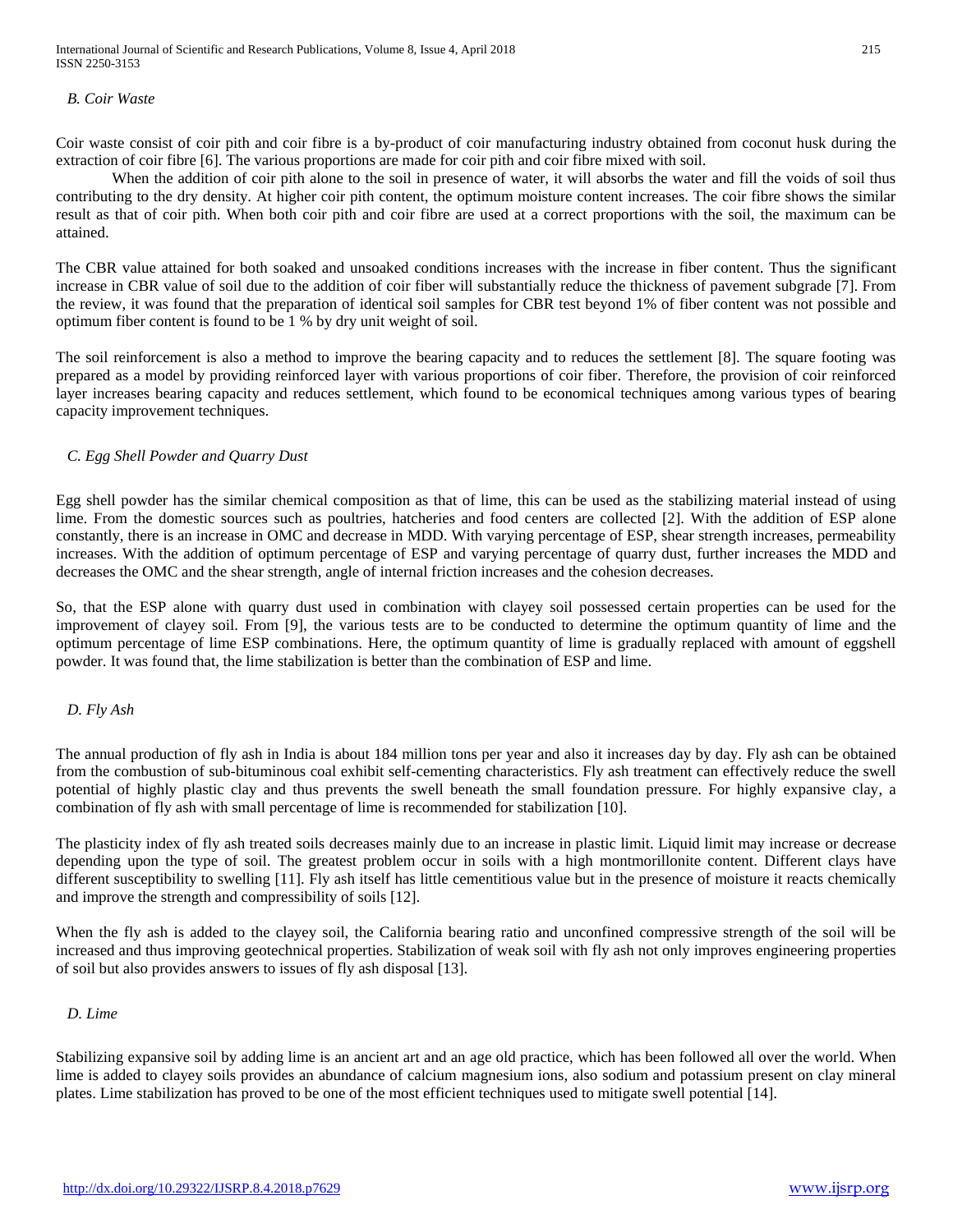The chemical reaction occurring between lime and soil is quite complex. The stabilization apparently occurs as a result of two processes. In one process, the base-exchange occurs with the strong calcium ions of lime replacing weaker ions such as sodium. In other process, a change of soil texture flocculation of the clay particles takes place when lime is mixed with clays [15]. Due to the cationic exchanges, the lime can significantly reduce the swell potential. As lime content increases, there is significant improvement of silt fraction and reduction in clay fraction, free swell and swell pressure. The usage of lime alone can slightly increase the strength but not much more than the admixtures which are added to the lime and soil mix[4]. The combination can adversely increase the stability of the soil than lime employed alone.

#### III. CONCLUSION

The clayey soil is a serious problem in construction which can be seen all over the world causes damages to the structures. The purpose of this study was to investigate the usage of admixtures in stabilizing the expansive soil. The following conclusion are studied from the review,

- i. The strength increases when the addition of bagasse ash and lime with suitable proportions than treated with bagasse ash alone.
- ii. Bagasse ash when mixed with CCR shear strength and compressive strength of expansive soil increases significantly.
- iii. The engineering properties of soil can be stabilized by the usage of coir waste and the combined treatment i.e., coir pith and coir fiber increased the CBR value by 4.6 times.
- iv. The shear strength, MDD, angle of internal friction increases and the OMC, cohesion decreases with the optimum percentage of ESP and increase in quarry dust.
- v. The characteristics and strength of a highly expansive soil can be improved by fly ash stabilization.
- vi. The fly ash treatment is effective in improving the plasticity index of the soil. Since there is much more fly ash that is disposed off rather than utilized making more productive use of fly ash would have considerable environmental benefits.
- vii. Due to cationic exchange in lime stabilization, which lead to agglomeration and flocculation of soil, it causes significant effect in many properties of expansive soil such as plasticity index, compaction, swell potential, reduction of clay fraction and increase of silt and sand fraction.

#### **REFERENCES**

- [1] Emilio M. morales, MSCE, Mark K. Morales, MSc, expansive soils identification, detection and remediation strategies.
- [2] Geethu Saji, Nimisha Mathew, Improvement of clayey soil by using egg shell powder and quarry dust, IOSR-JMCE, 46-54.
- [3] John Tri Hatmoko, Hendra Suryadharma (2017), Shear behavior of calcium carbide residue bagasse ash stabilized expansive soil, SCESCM 2016, 476-483.
- [4] Liet Chi Dang, Behzad Fatahi, and Hadi Khabbaz (2016), Behavior of expansive soils stabilized with hydrated lime and bagasse fibers, ICTG 2016, 658-665.
- [5] Hayder Hasan, Liet Dang, Hadi Khabbaz, Behzad Fatahi, and Sergei Terzaghi (2016), Remediation of expansive soils using agricultural waste bagasse ash, ICTG 2016, 1368-1375.
- [6] Leema Peter, P K Jayasree, K Balan, Alaka Raj S, (2016), Laboratory investigation in the improvement of subgrade characteristics of expansive soil stabilized with coir waste, TPMDC 2014, 558-566.
- [7] H.P. Singh, Effects of coir fiber on CBR value of Itnagar soil, IJES 2277-4106.
- [8] Parag M. Chaple, A I. Dhatrak, Performance of coir fiber reinforced clayey soil, IJES Volume 2 Issue 4.
- [9] O.O. Amu, A.B. Fabobi and B.O. Oke, Effect of egg shell powder on the stabilizing potential of lime on an expansive clay soil, JAS 2005, 5 (8): 1474-1478.
- [10] Magdi M.E Zumrawi, Improving the characteristics of expansive subgrade soils using lime and fly ash, IJSR 2014.
- [11] Zalihe Nalbantoglu (2004), Effectiveness of class C fly ash as an expansive soil stabilizer, construction and building materials 2004, 377-381.
- [12] S. Bhuvaneswari, R.G. Robinson, S.R. Gandhi, Stabilization of expansive soil using flyash.
- [13] Udhayashankar D. Harari, S.C. Puranik, Stabilization of black cotton soils using fly ash, hubballidharwad municipal corporation area, Karnataka, India, GJRE volume 12 issue 2 2012.
- [14] Rafaella Leite et.al., Lime stabilization of expansive soil from Sergipe brazil, UNSAT 2016.
- [15] Ishraq Khudhair Abass, Lime stabilization of expansive soil, JED ISSN 1813-7822.
- [16] Lakshmi Keshav, Mangaiarkarasi.V, Effect of fly ash on an expansive soil for flexible pavement design, IJEIT 2012, volume 2, issue 3.
- [17] Prakash somani et.al., Use of fly ash in black cotton soil for stabilization, SSRG 2016, volume 3 issue 5.
- [18] Arash Barazesh et.al., Laboratory Investigation of the effect of Eggshell powder on Plasticity Index in Clay and Expansive soils, EJEB 2012, 2 (6):2378-2384.